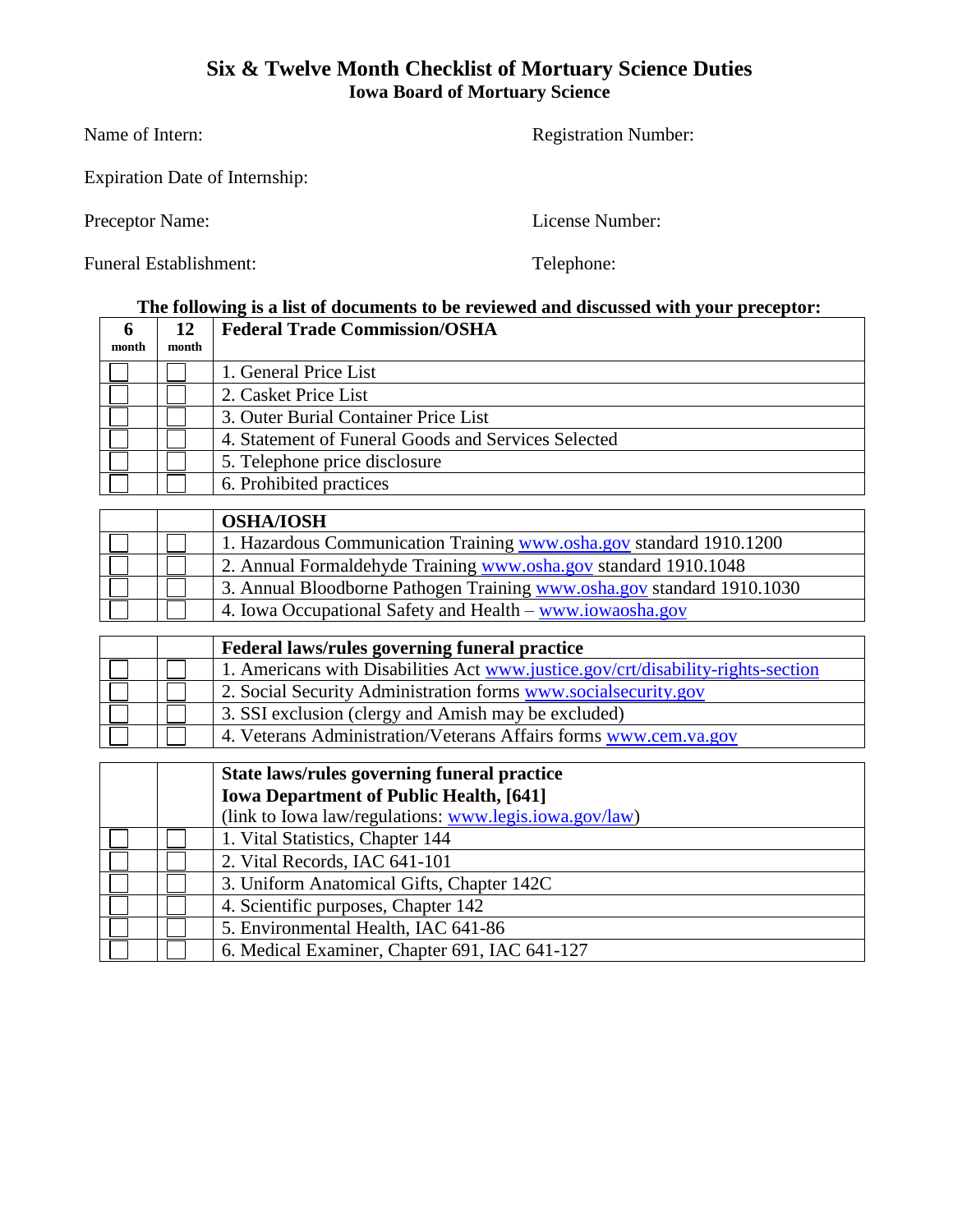### **Page 2 Six & Twelve Month Checklist of Mortuary Science Duties**

|  | <b>State laws</b>                                                 |
|--|-------------------------------------------------------------------|
|  | (link to Iowa law/regulations: $\frac{www.legis.iowa.gov/law)}{}$ |
|  | 1. County home rule, Chapter 331.608 and 331.804                  |
|  | 2. Crime victim compensation, Chapter 915.86                      |
|  | 3. Door-to-door sales, Chapter 555A                               |
|  | 4. Funeral procession law, Chapter 321.324A                       |
|  | 5. Final Disposition Act Chapter 144C                             |

| month | month | 12   Iowa Securities<br>(link to Iowa law/regulations: www.legis.iowa.gov/law) |
|-------|-------|--------------------------------------------------------------------------------|
|       |       | 1. Pre-Need Sales, Chapter 523C                                                |
|       |       | 2. Cemetery regulations, Chapter 523I                                          |

|  | <b>Board of Mortuary Science, Code</b>                             |
|--|--------------------------------------------------------------------|
|  | (link to Iowa law/regulations: www.legis.jowa.gov/law)             |
|  | 1. General Provisions regulating practice professions, Chapter 147 |
|  | 2. Funeral Directing, Mortuary Science, and Cremation, Chapter 156 |
|  | 3. Continuing Education and Regulation, Chapter 272C               |

|  | <b>Board of Mortuary Science, administrative rules</b>              |
|--|---------------------------------------------------------------------|
|  | (link to Iowa law/regulations: www.legis.jowa.gov/law)              |
|  | 1. Practice of Funeral Directing, Chapter IAC 645 – 100             |
|  | 2. Mortuary Science Licensure, Chapter IAC 645 – 101                |
|  | 3. Continuing Education for Mortuary Science, Chapter IAC 645 – 102 |
|  | 4. Discipline for Funeral Directors, Chapter IAC $645 - 103$        |
|  | 5. Enforcement for Unlicensed Practice, Chapter IAC 645 – 104       |
|  | 6. Mortuary Science Fees, Chapter 5                                 |

### **The following is a list of tasks or services to be discussed, observed, and/or completed:**

|  | <b>Funeral Services</b>                                      |
|--|--------------------------------------------------------------|
|  | 1. Merchandise offered by the funeral home                   |
|  | 2. Service options available to client families              |
|  | 3. Credit policies of the funeral home                       |
|  | 4. Make funeral Arrangements                                 |
|  | 5. Complete funeral arrangement forms                        |
|  | 6. Contact ministers                                         |
|  | 7. Contact cemeteries/crematories                            |
|  | 8. Contact outer burial container provider                   |
|  | 9. Contact florist                                           |
|  | 10. Contact musicians and vocalists                          |
|  | 11. Complete death certificate                               |
|  | 12. Complete and submit obituaries to website and newspapers |
|  | 13. Conduct funeral ceremonies                               |
|  | 14. Set up floral arrangements                               |
|  | 15. Register book and memorial folders                       |
|  | 16. Greet funeral attendees                                  |
|  | 17. Instruct and assist casket bearers                       |
|  | 18. Prepare for funeral procession                           |
|  | 19. Drive a vehicle in procession                            |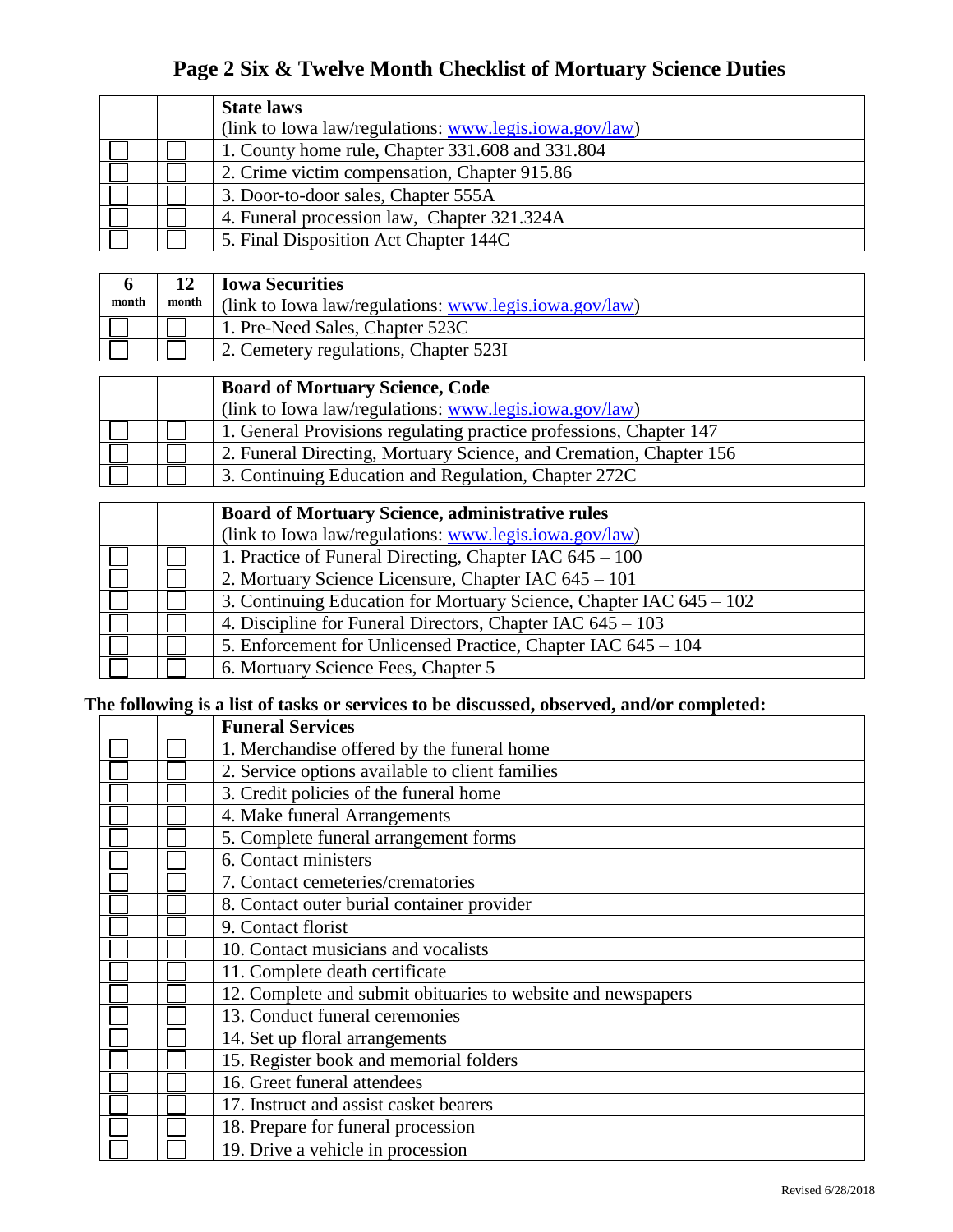# **Page 3 Six & Twelve Month Checklist of Mortuary Science Duties**

|  | 20. Assist at graveside committal services             |
|--|--------------------------------------------------------|
|  | 121. Care for funeral attendees as they leave cemetery |

| $\mathbf b$<br>month | 12<br>month | <b>Removal</b>                                                          |
|----------------------|-------------|-------------------------------------------------------------------------|
|                      |             | 1. Procedures for removals/residence, institution or accident site      |
|                      |             | 2. Equipment necessary for transportation of deceased human remains     |
|                      |             | 3. Documentation for removal from the place of death                    |
|                      |             | 4. Universal precautions related to removals from place of death        |
|                      |             | 5. Required and accepted procedures in assisting family members present |

|  | <b>Embalming</b>                                |
|--|-------------------------------------------------|
|  | 1. Verify permission to embalm                  |
|  | 2. Removal from stretcher or cot                |
|  | 3. Positioning on preparation table             |
|  | 4. Pre-embalming analysis                       |
|  | 5. Bathing, shampooing, disinfecting            |
|  | 6. Setting features                             |
|  | 7. Selection of injection and drainage sites    |
|  | 8. Techniques for raising vessels               |
|  | 9. Chemical selection and mixing                |
|  | 10. Injection and drainage methods              |
|  | 11. Embalming machine operation and maintenance |
|  | 12. Aspiration techniques                       |
|  | 13. Cavity treatment                            |
|  | 14. Methods of closing incisions                |
|  | 15. Suturing techniques                         |
|  | 16. Restorative techniques                      |

|  | <b>Preparing the body</b>        |
|--|----------------------------------|
|  | 1. Preparing remains for viewing |
|  | 2. Dressing                      |
|  | 3. Cosmetizing                   |
|  | 4. Casketing                     |

|  | <b>Cremation</b>                                                            |  |
|--|-----------------------------------------------------------------------------|--|
|  | 1. Preparing remains for cremation (including removal of medical devices)   |  |
|  | 2. Be familiar with required cremation forms                                |  |
|  | 3. Contact Medical Examiner and obtain Cremation Permit by Medical Examiner |  |
|  | 4. Be familiar with requirements for the crematory                          |  |
|  | 5. Procedures for handling cremated remains                                 |  |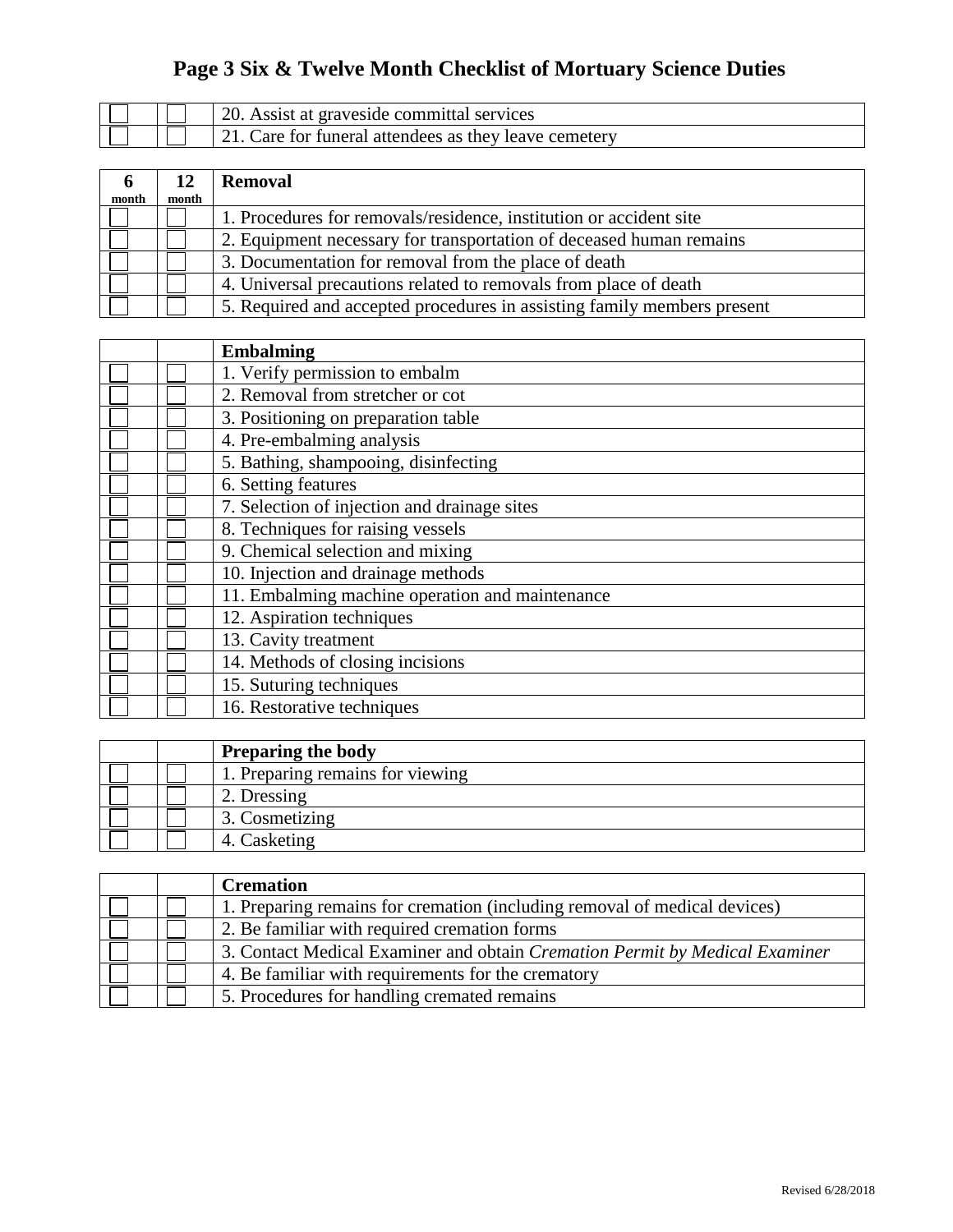# **Page 4 Six & Twelve Month Checklist of Mortuary Science Duties**

| <b>Six Month Checklist of Mortuary Science Duties</b>                                                                                                             |                       |  |  |  |  |  |
|-------------------------------------------------------------------------------------------------------------------------------------------------------------------|-----------------------|--|--|--|--|--|
| Signature of Intern:                                                                                                                                              | Date: $\qquad \qquad$ |  |  |  |  |  |
| Signature of Preceptor:                                                                                                                                           | Date:                 |  |  |  |  |  |
| Copy this form and mail to:<br><b>Iowa Board of Mortuary Science</b><br>Lucas State Office Building<br>321 E. 12 <sup>th</sup> St.<br>Des Moines, Iowa 50319-0075 |                       |  |  |  |  |  |